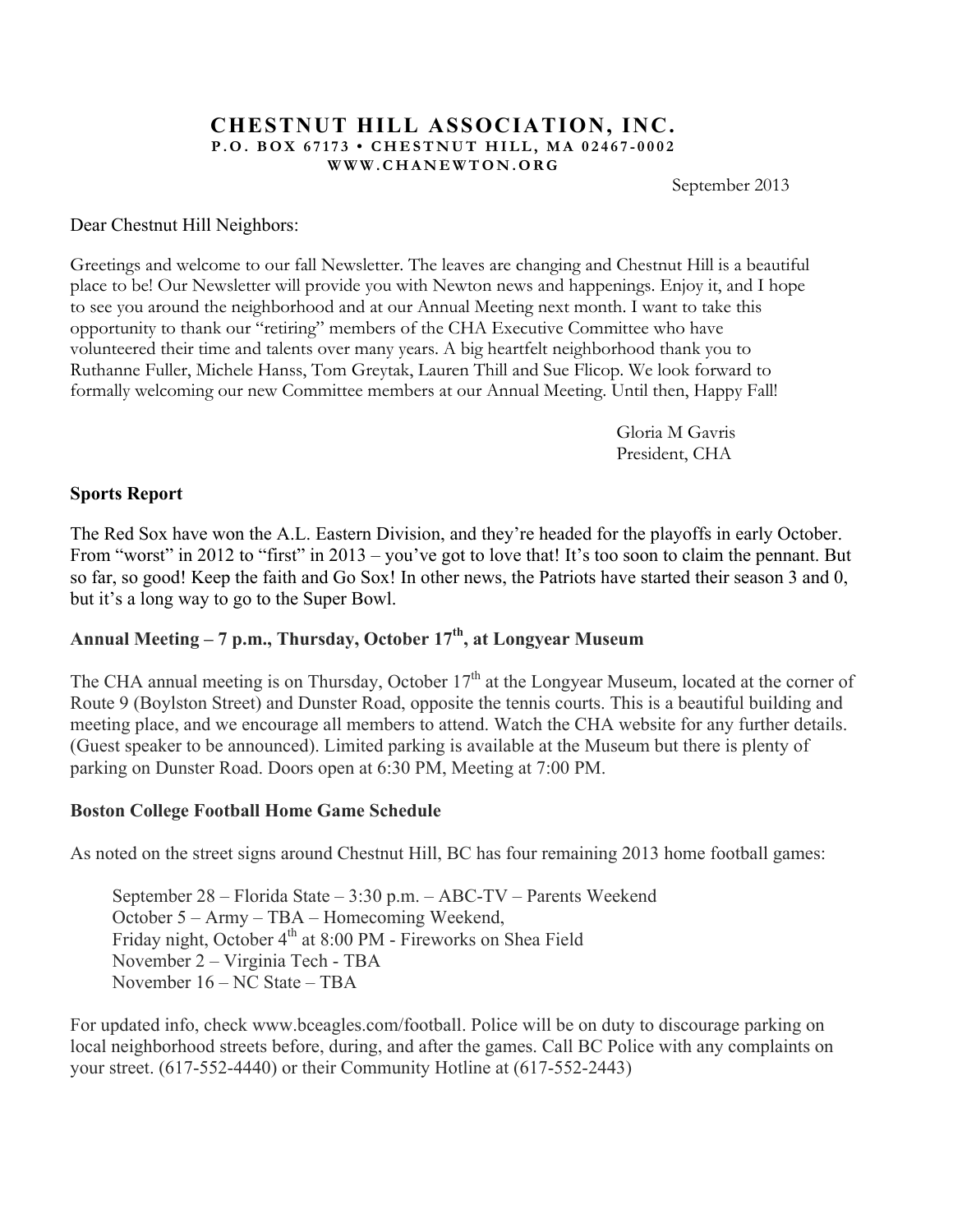## **Road/traffic Updates**

The ongoing gridlock in Chestnut Hill, especially on Beacon Street, Hammond Street, and Route 9, shows no signs of abating, even though the recent paving job in Newton Centre is finished (nice job!).

CHA representatives have met with Newton Aldermen, Newton Traffic & Parking Officials, Brookline Department of Transportation, and representatives from The Street and Chestnut Hill Square to review the continual bottleneck at the entrance to the Shaw's/Star Market parking lot. This part of the property is in Brookline, and it's clear that there is no quick and easy "fix" to the problem.

WS Development (owner of Shaw's Market and The Street) has plans before the Brookline Zoning Board of Appeals to widen the CVS driveway from Hammond Street and build a pedestrian sidewalk into the parking lot. The MA Department of Transportation "owns" Route 9 and the traffic light at the intersection of Hammond Street and Rt. 9. These diverse interests make this situation and potential solutions challenging. The CHA will continue to work toward a mutually beneficial resolution.

### **Bike Lanes**

The bike lanes on Beacon Street are actually being used by people on bicycles and are clearly marked to keep other traffic at a safe distance. There are lots of bikes and riders in and around Chestnut Hill, so be careful out there! They may be our friends.

### **Local Elections – Tuesday November 5**

After the recent preliminary elections, the final voting for Mayor will be on November 5, with Setti Warren, the incumbent, facing Alderman Ted Hess-Mahan in the final runoff. There are also one contested Aldermanic election and one School Committee position that will be on the Chestnut Hill ballot. So, get out there and surprise those poll workers by actually showing up.

### **Waban Hill Reservoir**

The City of Newton is considering the purchase of the little-known Waban Hill Reservoir, across Commonwealth Avenue, behind Boston College near Ward Street and Manet Road. The MWRA has determined that the reservoir is no longer needed for public water supply. This is a five-acre parcel in the middle of a quiet residential neighborhood that could be designated for public enjoyment in either active or passive recreation. It's still in the initial stages of planning and review, not a done deal.

Newton has approved spending \$30,000 for an engineering study in advance of any decision to bid on the property. An active local neighborhood Advisory Group met for several months and has provided the Aldermen with an outline of various options for re-use. You can find the detailed extensive report at http://www.newtonma.gov/gov/planning/current/devrev/hip/manet\_road.asp.

### **Hammond Pond Project**

The proposed plan to build a floating walkway on Hammond Pond, the 22-acre pond behind The Street, formerly the Chestnut Hill Shopping Center (AMC movie theater, Legal Seafoods, Star Market, etc.) is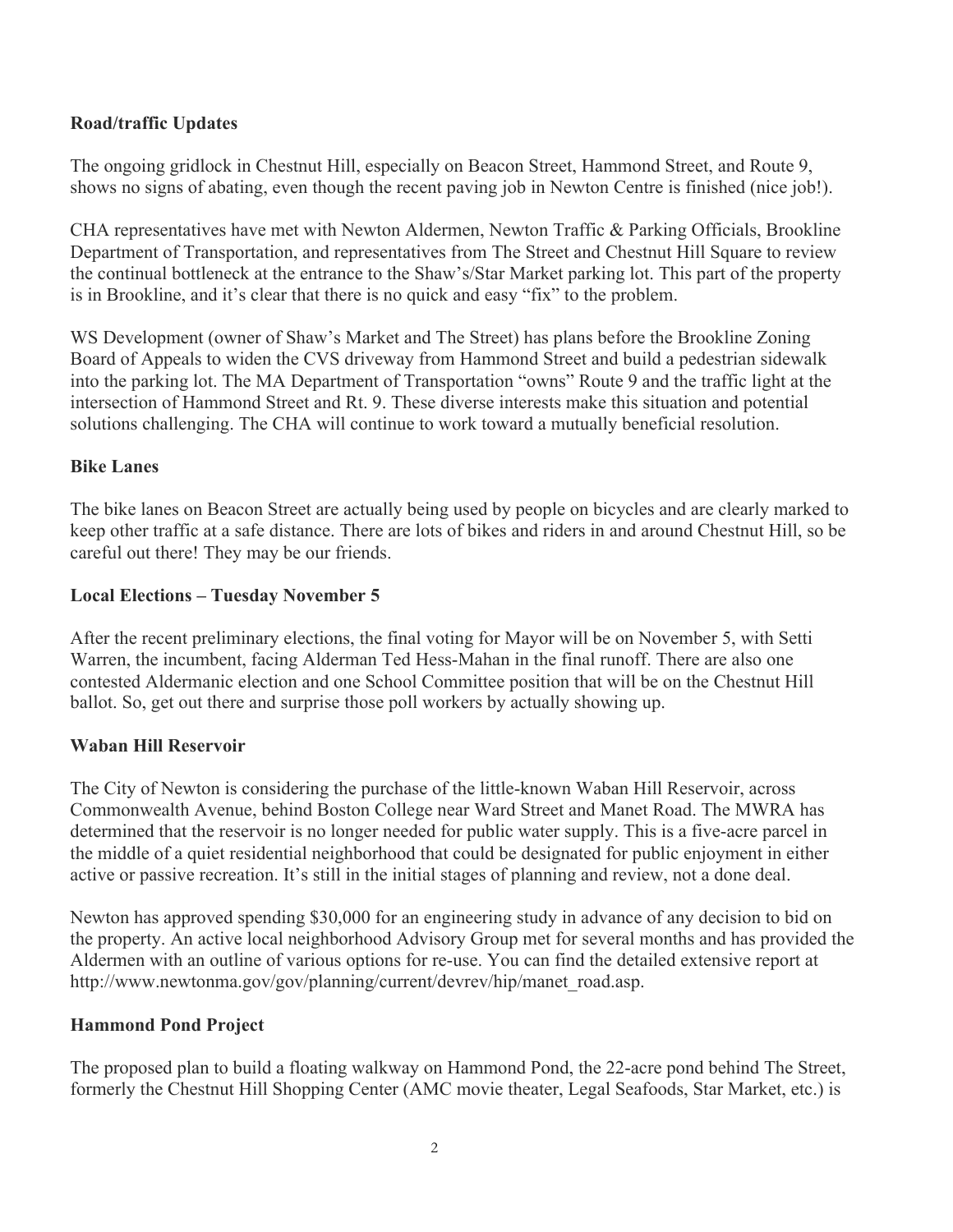still under review by the Massachusetts Department of Environmental Protection (DEP). The Newton Conservation Committee denied the MA Department of Conservation & Recreation request in July 2012, and DCR appealed their decision to the DEP last year. One of the key concerns is the health of Hammond Pond itself. There is considerable support for dealing with the environmental risks and hazards before any project plans can proceed. We'll keep you posted

# **Update on Shopping Malls -- Chestnut Hill Square**

With an anticipated opening in November, the CH Square will welcome Brio Tuscan Grill, Panera Bread, Red Mango and Seasons 52 for your dining pleasure and the long awaited and anticipated Wegmans Supermarket. Roadway and lighting changes on Route 9 may ease the traffic flow and access to the new mall. Other retailers at this location will include Anthropologie, Athleta and PaperSource. The Equinox Health Club plans to open by year-end, with free parking and child care for members! There appears to be plenty of available retail space, but negotiations are underway for some tenants.

# **The Street, formerly Chestnut Hill Shopping Center**

The Street continues to grow with new tenants and now offers entertainment during the weekends outside. It has become a popular destination for shopping, dining, and movies. Construction continues at the former site of Century Bank and City Sports, with four new retailers planned on the bottom floor, Del Frisco's Steak House on the second floor, overlooking Hammond Pond, and the corporate offices of WS Development (The Street's owner/developer) will be on the third floor. Expected Openings are scheduled for early 2014. The last and final stage of renovations will be the AMC movie theatre building. There was no line to get into Shake Shack at noon on Monday.

### **The Mall at Chestnut Hill**

Thanks to the Apple Store and Bloomingdales at the Mall, more retail traffic is obvious. After losing Charlie's Saloon, Papa-Razzi (our favorite) and Bernards (now located at The Street), new restaurants in the Mall will include the relocated Cheesecake Factory, Besito Mexican Restaurant, and Tokyo Japanese Steak House. There are lots of new dining choices in the neighborhood now – who needs to cook anymore? Other recent retail arrivals are J. Crew (from the Atrium), Tumi, and Cusp, Vineyard Vines, LUSH Cosmetics, Lucy, and Madewell. Many of last year's vacancies are now occupied.

### **Atrium Mall**

Most stores have vacated the building, and current plans are for medical offices. The Cheesecake Factory is relocating across the street to the Mall at Chestnut Hill in late October.

### **Newton Recycling – The Best Ways to Get Rid of Stuff You Don't Need**

Recycling of almost everything is a big business in Newton. For example, you can call 1-877-545-4113 to make an appointment to have your old refrigerator or freezer picked up, as an example, and you will receive a \$50 bounty for these appliances. For bulky TV sets and computer monitors, there is a 12 fee whether you take them to the Newton Recycling Center at 115 Rumford Ave or arrange a weekend pickup. No charge for smaller electronics. If you need to schedule a curbside pickup at your home, call 617-786-1000 and pay in advance.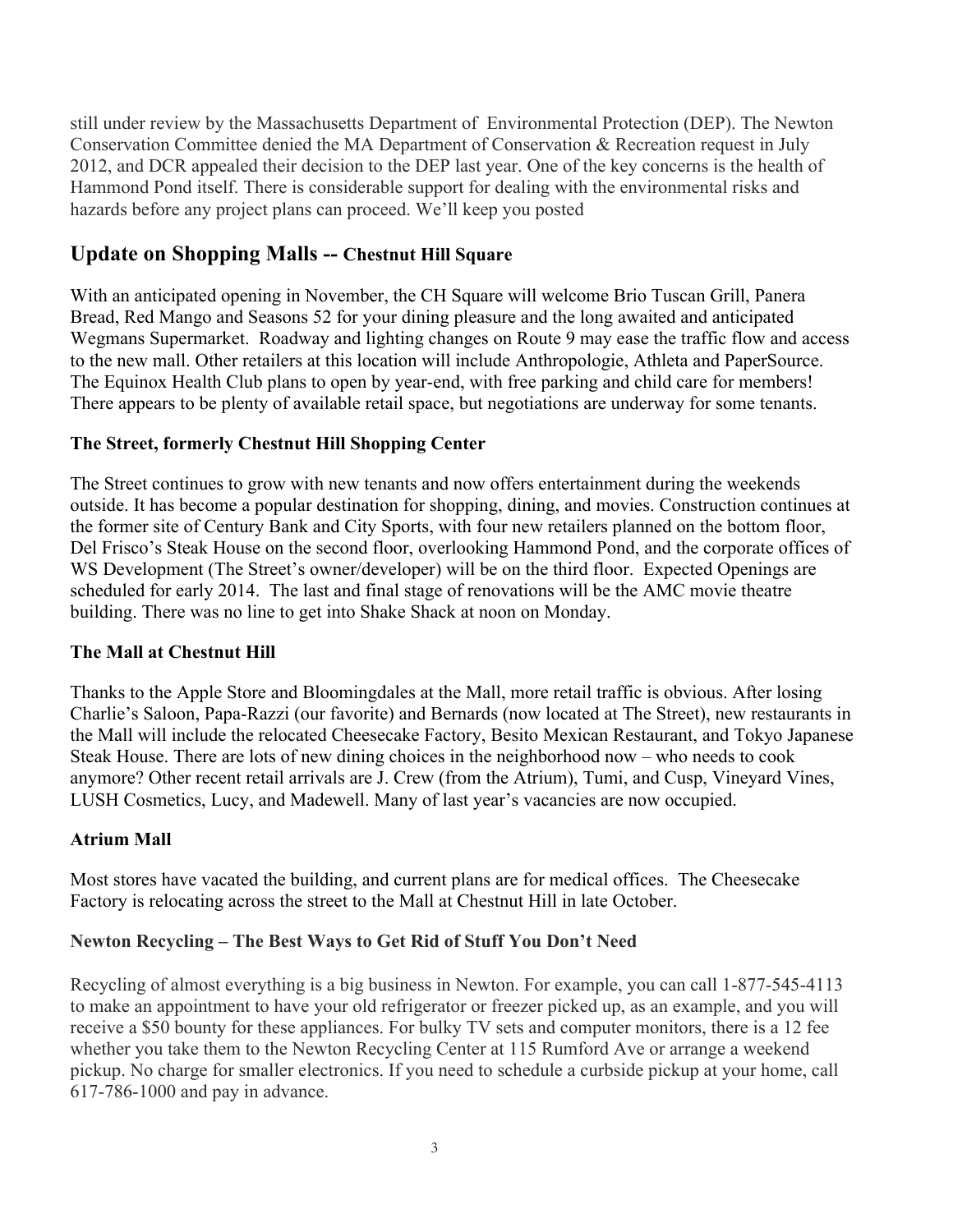If you would like to have your very own home composting bin, visit the Customer Service desk at City Hall and pay for either of two models that can later be picked up at Rumford Ave. Resource Recovery Center. For more information, see the website, newtonma.gov or call City Hall at 617-796-1000.

The newtonma.gov website has much more specific information. Search the home page for "recycling."

#### **CHA's Mission**

The Chestnut Hill Association provides information and news about the Newton 02467 neighborhood. We try to educate, inform, and keep you posted on local events and issues. We welcome your feedback and encourage you to log on to www.chanewton.org or find us on Facebook for the latest information.

#### **Executive Committee - New Members**

We welcome five new members of our Executive Committee: Peggy Baseman, Jean Fulkerson, Marguerite D'Annolfo, Peter Vieira, and Ken Lyons. We hope you will meet them at our October meeting. We're delighted to have such a diverse and talented group helping to carry out the CHA mission. For your reference, we include a list of the Executive Committee members on the next page.

#### **Membership Information**

Although we conduct our annual membership appeal in the early spring, the CHA is always ready to enroll new members. If you know of anyone who recently moved into the neighborhood, please forward the names and addresses to our website admin@chanewton.org or email dicktucker@hotmail.com, and we'll get information to them promptly.

### **Volunteers Needed**

We are always eager to enlist volunteers to assist in committees or events, and if you are available to help, let us know what areas you are interested in. We're especially looking for 1) someone to identify and provide information to potential new members and 2) someone else to be responsible for meetings and social activities. Let us know if you would like to assist the CHA.

Check the enclosed list of our Executive Committee and contact any of us. Thanks for your support!

Sincerely, on behalf of the CHA,

Dick Tucker